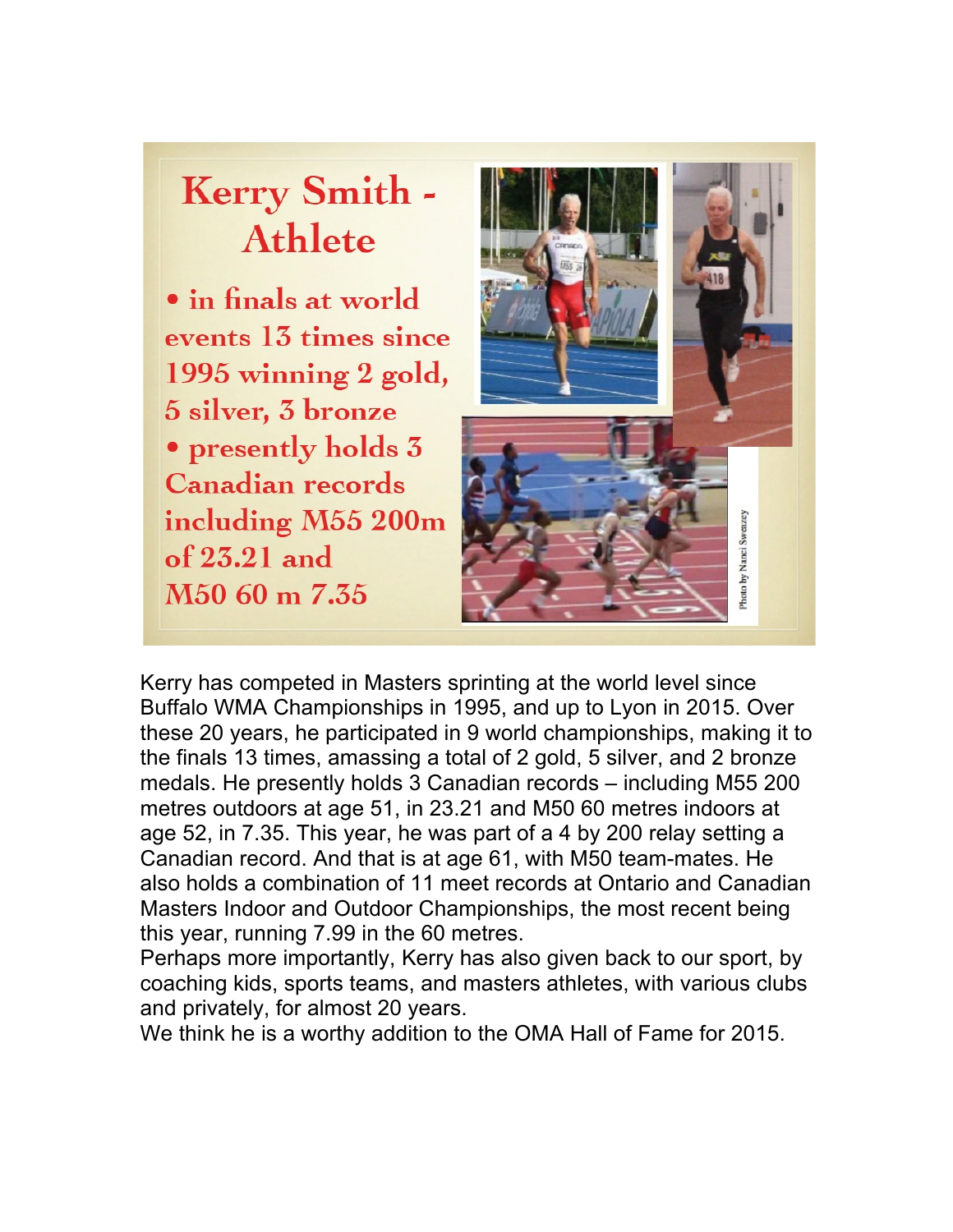#### **Stats for Kerry Smith as of 2015**

- 2010 Mississauga Masters Athlete of the Year
- OMA Male AOTY in 2006

• 100m M55 all time rankings just outside of top 20 with 11.81 from June 30, 2009

 $\cdot$  100m M50 all time rankings 19<sup>th</sup> on list with 11.42 from 2005

#### **Present Canadian records**

- M50 200 m outdoors age 51 23.21 in 2005
- M50 60 m indoors March 06 Austria 7.35
- M55 60m indoors Feb 09 Toronto 7.54
- M50 4x200 indoor relay (at age 61)

#### **OMA Indoor Championships Meet Records**

60m M50 7.38 Kerry Smith 06 M55 7.75 Kerry Smith 11 M60 7.99 Kerry Smith 15 200m M45 23.87 Kerry Smith 99 M50 24.33 Kerry Smith 04

#### **OMA Outdoor Championships Meet Records**

100m M50 Kerry Smith 11.59 06 M55 Kerry Smith 12.02 09 200m M50 Kerry Smith 23.50 06 M55 Kerry Smith 24.50 09

## **CMA Outdoor Championships Meet Records**

200m M50 Smith, Kerry ON 23.63 Toronto 2005 M60 Powell, Tony ON 25.72 Toronto 2005 Kerry Smith ON 25.72 Toronto 2014